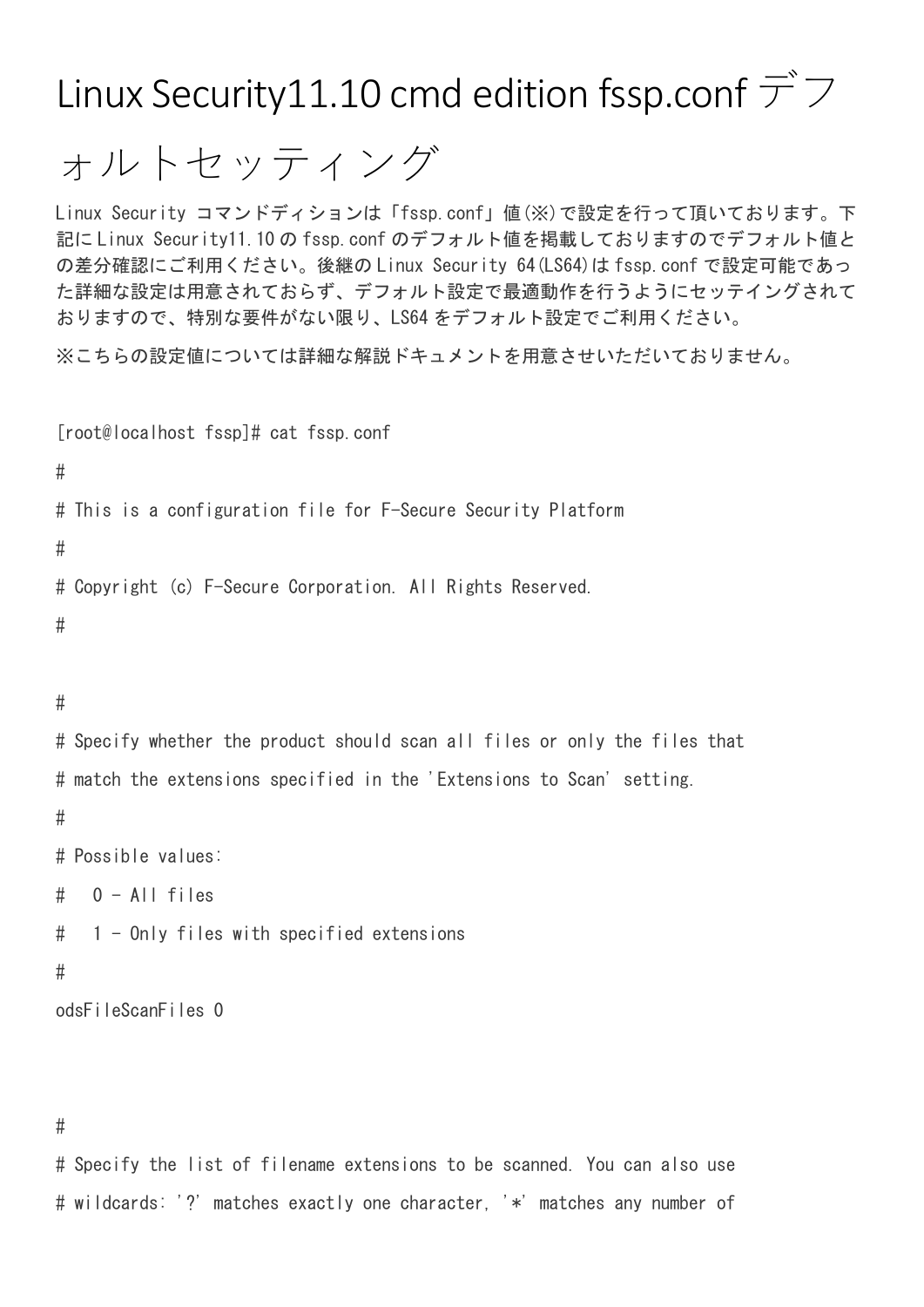# characters, including zero (0) characters. '.' (a single dot), if given # alone, matches files without extension. The matching is case-insensitive. #

odsIncludedExtensions ., acm, app, arj, asd, asp, avb, ax, bat, bin, boo, bz2, cab, ceo, chm, cmd, cnv, com,cpl,csc,dat,dll,do?,drv,eml,exe,gz,hlp,hta,htm,html,htt,inf,ini,js,jse,lnk,lzh,map, mdb,mht,mif,mp?,msg,mso,nws,obd,obt,ocx,ov?,p?t,pci,pdf,pgm,pif,pot,pp?,prc,pwz,rar,rtf ,sbf,scr,shb,shs,sys,tar,td0,tgz,tlb,tsp,tt6,vbe,vbs,vwp,vxd,wb?,wiz,wml,wpc,ws?,xl?,zi p,  $z$  | ?,  $*$ 

## #

# Specify whether executables should be scanned. If a file has any # user/group/other executable bits set, it is scanned regardless of the file # extension.

# #

# Possible values:

- $# 0 No$
- $# 1 Yes$

## #

odsScanExecutables 0

## #

# Determines whether some paths (either files or directories) will be excluded # from scanning. Use full, absolute path name. Type each path on its own line. # Path names may contain whitespaces.

#

```
odsFileExcludedPaths /proc\n/sys
```
# #

# Determines whether some files can be excluded from scanning. Please note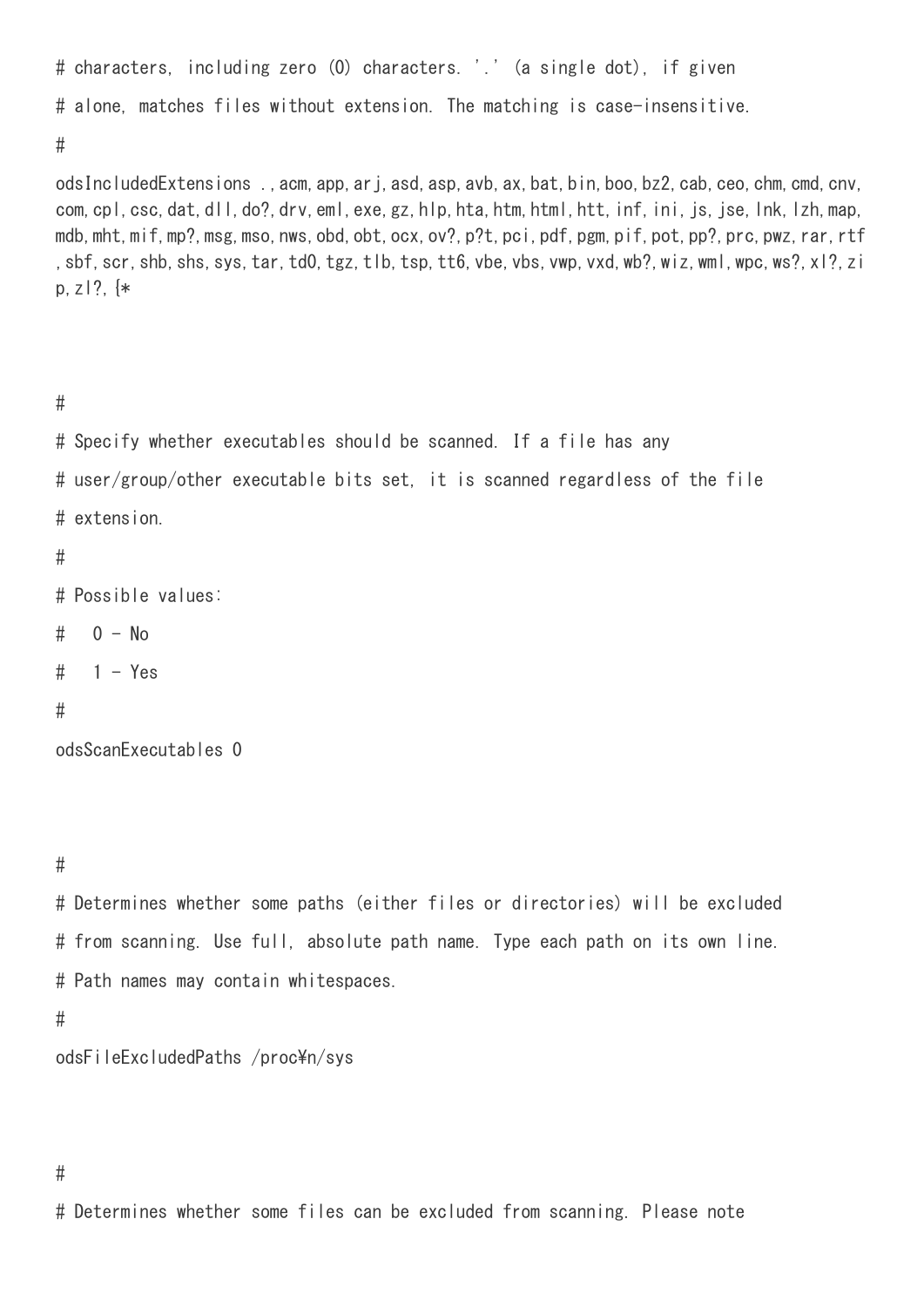# that the files specified here are excluded from scanning even if they would # be included in scanning according to what is defined in the other scanning # settings

```
#
```
# Possible values:

# 0 - Disabled

# 1 - Enabled

#

odsFileEnableExcludedPaths 1

#

# Specifies whether archives should be scanned when a manual scan is launched. # The supported archive formats include, for example, .tar.gz, .zip # # Possible values: # 0 - Disabled # 1 - Enabled # odsFileScanInsideArchives 1

# #

# Defines how many levels deep to scan in nested archives. It is not # recommended to set this value too high as this will make the product more # vulnerable to DoS (Denial of Service) attacks. If an archive has more nested # levels than the limit, a scan error is generated.

#

odsFileMaximumNestedArchives 5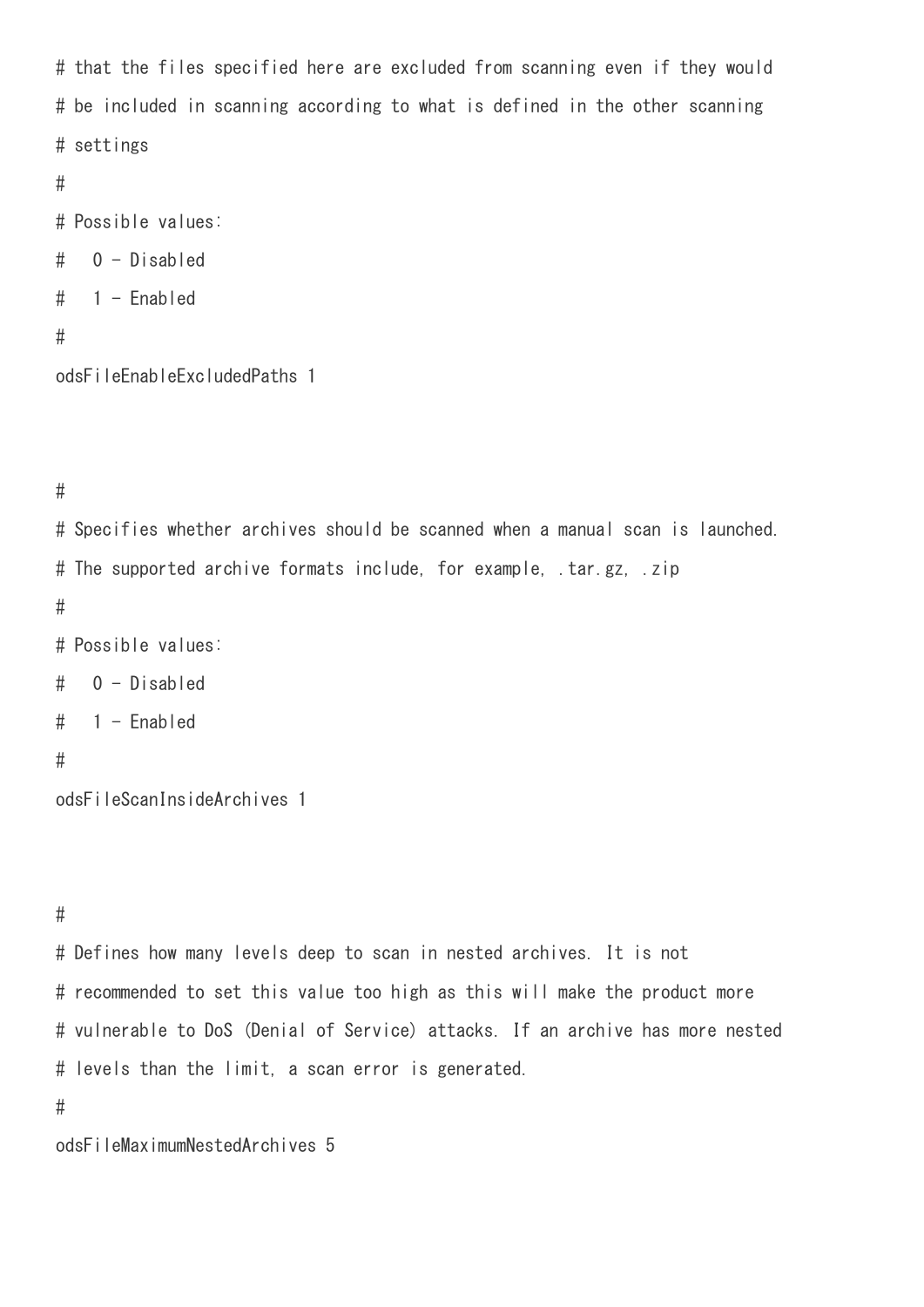```
# Define whether MIME encoded data should be scanned for malicious content.
# NOTE: Current MIME decoding support does not work for mail folders where
# multiple e-mail messages are stored in a single file, such as Netscape,
# Mozilla, Thunderbird, Evolution or mbox mail folders. MIME decoding only
# works if each e-mail message is stored as a separate file.
#
# Possible values:
# 0 - Disabled
# 1 - Enabled
#
```
odsFileScanInsideMIME 0

#

#

# Defines how password-protected archives should be handled. If set to Yes, # password protected archives are considered to be safe and access is allowed. # Otherwise access is not allowed.

### #

# Possible values:

 $# 0 - No$ 

```
# 1 - Yes
```

```
#
```
odsFileIgnorePasswordProtected 1

### #

# Defines what happens when the first infection is found inside an archive. If # set to 'Yes', scanning will stop on the first infection. Otherwise the whole # archive is scanned.

#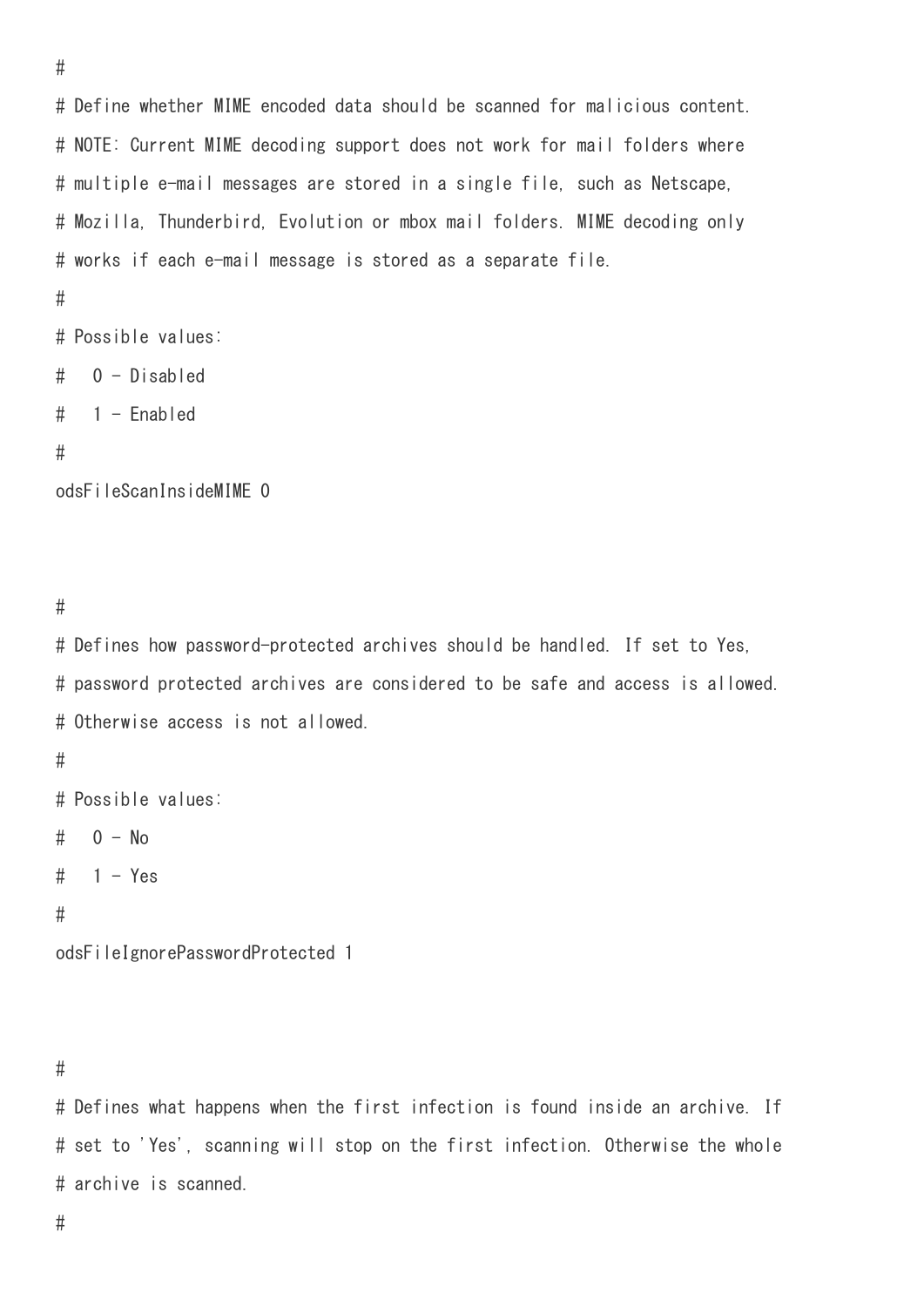# Possible values:

- $\#$  0 No
- $# 1 Yes$

### #

odsStopOnFirst 0

# #

# Specify the primary action to take when an infection is detected.

#

# Possible values:

- # 0 Do nothing
- # 1 Report only
- # 2 Disinfect
- $# 3 -$  Rename
- # 4 Delete
- # 5 Abort scan
- # 6 Custom

## #

odsFilePrimaryActionOnInfection 2

# #

# If "Custom" is chosen as the primary action, the custom action must be # specified here. Please note that the custom action will be executed as the # super user of the system so consider and check carefully the command you # specify. Custom action script or program receives one parameter, full # pathname of the infected file.

#

odsFileCustomPrimaryAction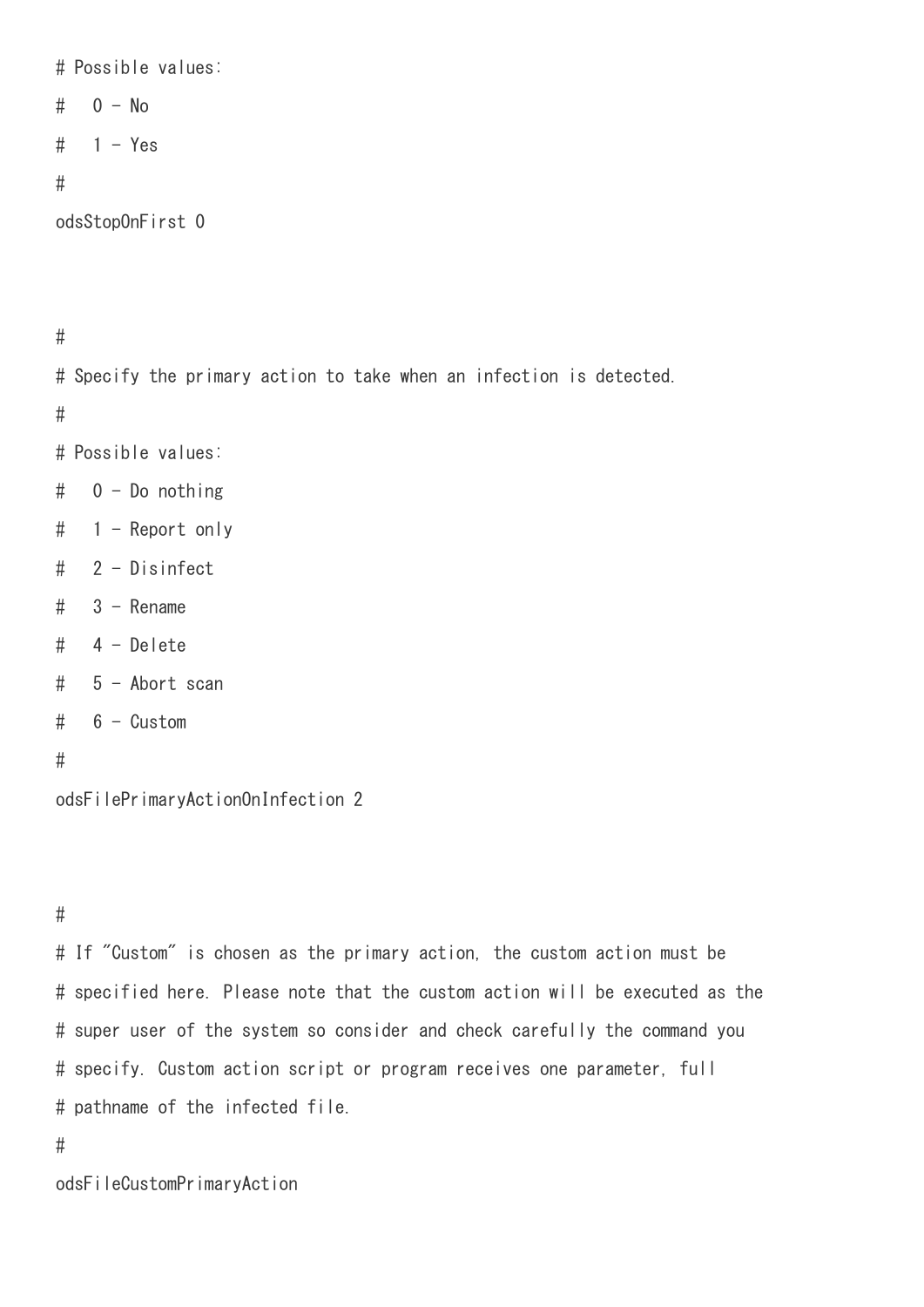# Specify the secondary action to take when an infection is detected and the # primary action has failed.

#

- # Possible values:
- # 0 Do nothing
- # 1 Report only
- # 2 Disinfect
- $\#$  3 Rename
- # 4 Delete
- # 5 Abort scan
- # 6 Custom

```
#
```
odsFileSecondaryActionOnInfection 3

## #

# If "Custom" is chosen as the secondary action, the custom action must be # specified here. Please note that the custom action will be executed as the # super user of the system so consider and check carefully the command you # specify. Custom action script or program receives one parameter, full # pathname of the infected file.

## #

odsFileCustomSecondaryAction

# Specify the primary action to take when suspected infection is detected.

#

# Possible values:

<sup>#</sup>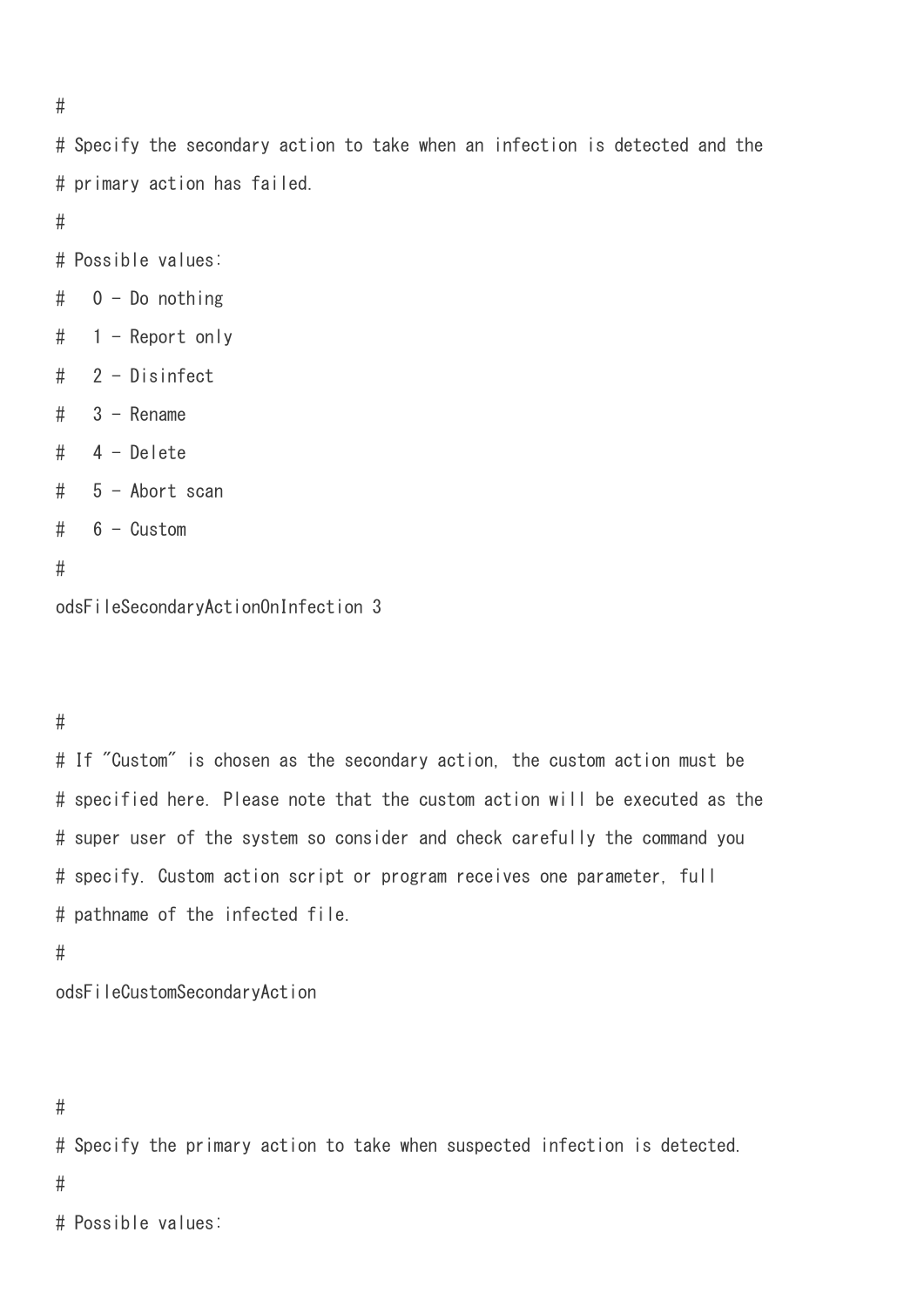```
# 0 - Do nothing
# 1 - Report only
# 3 - Rename
# 4 - Delete
#
```
odsFilePrimaryActionOnSuspected 1

#

# Specify the secondary action to take when suspected infection is detected # and the primary action has failed.

#

- # Possible values:
- # 0 Do nothing
- # 1 Report only
- $# 3 -$  Rename
- # 4 Delete

# #

odsFileSecondaryActionOnSuspected 0

# #

# Set this on to report and handle riskware detections. Riskware is potential # spyware.

# #

# Possible values:

# 0 - No

 $# 1 - Yes$ 

# #

odsScanRiskware 1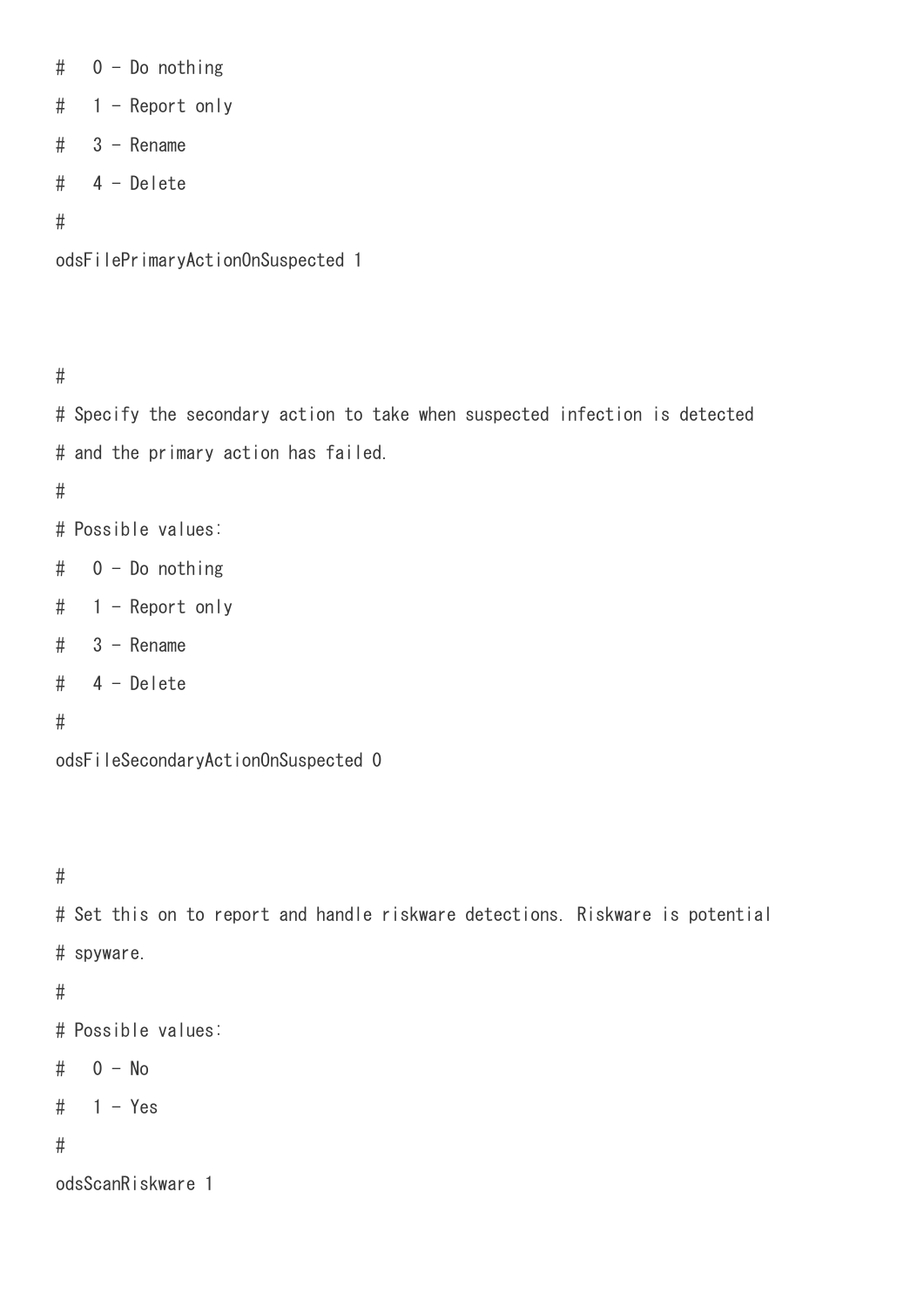```
# Type of riskware that should not be detected.
```

```
#
```

```
odsExcludedRiskware ;
```
#

# Specify the primary action to take when riskware is detected. # # Possible values: # 0 - Do nothing # 1 - Report only  $# 3 -$  Rename # 4 - Delete

#

```
odsFilePrimaryActionOnRiskware 1
```
#

# Specify the secondary action to take when riskware is detected and the # primary action has failed.

#

- # Possible values:
- # 0 Do nothing
- # 1 Report only
- $# 3 -$  Rename
- # 4 Delete

#

odsFileSecondaryActionOnRiskware 0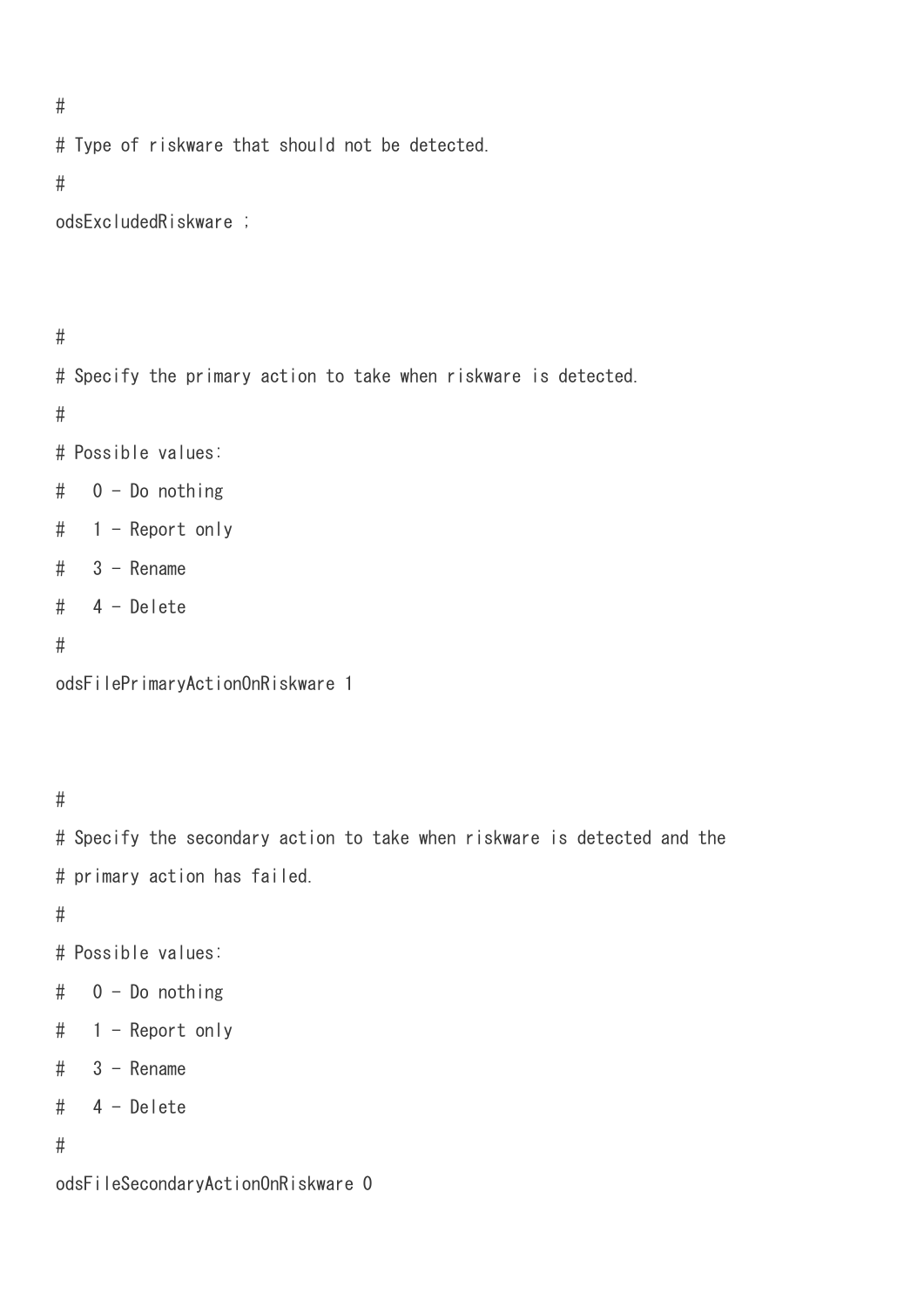# Defines the upper limit for the time used for scanning a file (1 second # resolution). A recommended upper limit would be, for example, 1 minute. #

odsFileScanTimeout 60

```
#
# Specify the action to take after a scan timeout has occurred.
#
# Possible values:
# 0 - Report as Scan Error
# 2 - Report as Clean File
#
odsFileScanTimeoutAction 0
```
# #

# Should actions be taken automatically or should user be prompted to confirm # each action.

# #

- # Possible values:
- $#$  0 No
- $# 1 Yes$

# #

odsAskQuestions 1

# #

# Read files to scan from from standard input.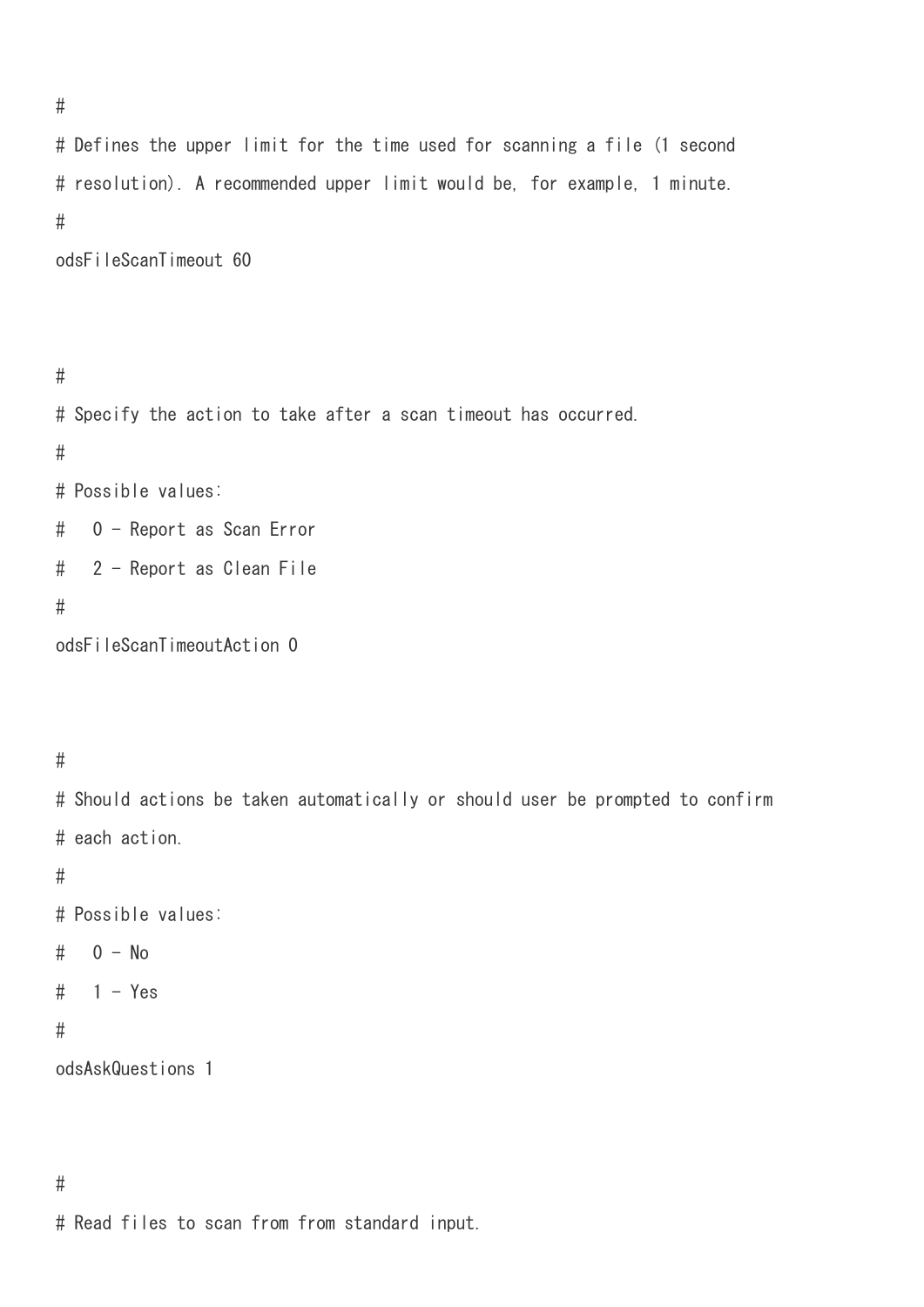# Possible values:

- # 0 No
- $# 1 Yes$
- #

```
odsInput 0
```
#

# Print out all the files that are scanned, together with their status. # # Possible values: # 0 - No  $# 1 - Yes$ # odsList 0

#

# Should infected filenames be printed as they are or should potentially # dangerous control and escape characters be removed.

#

- # Possible values:
- # 0 No
- $# 1 Yes$

# #

```
odsRaw 0
```
# In standalone mode a new fsavd daemon is launched for every client. Usually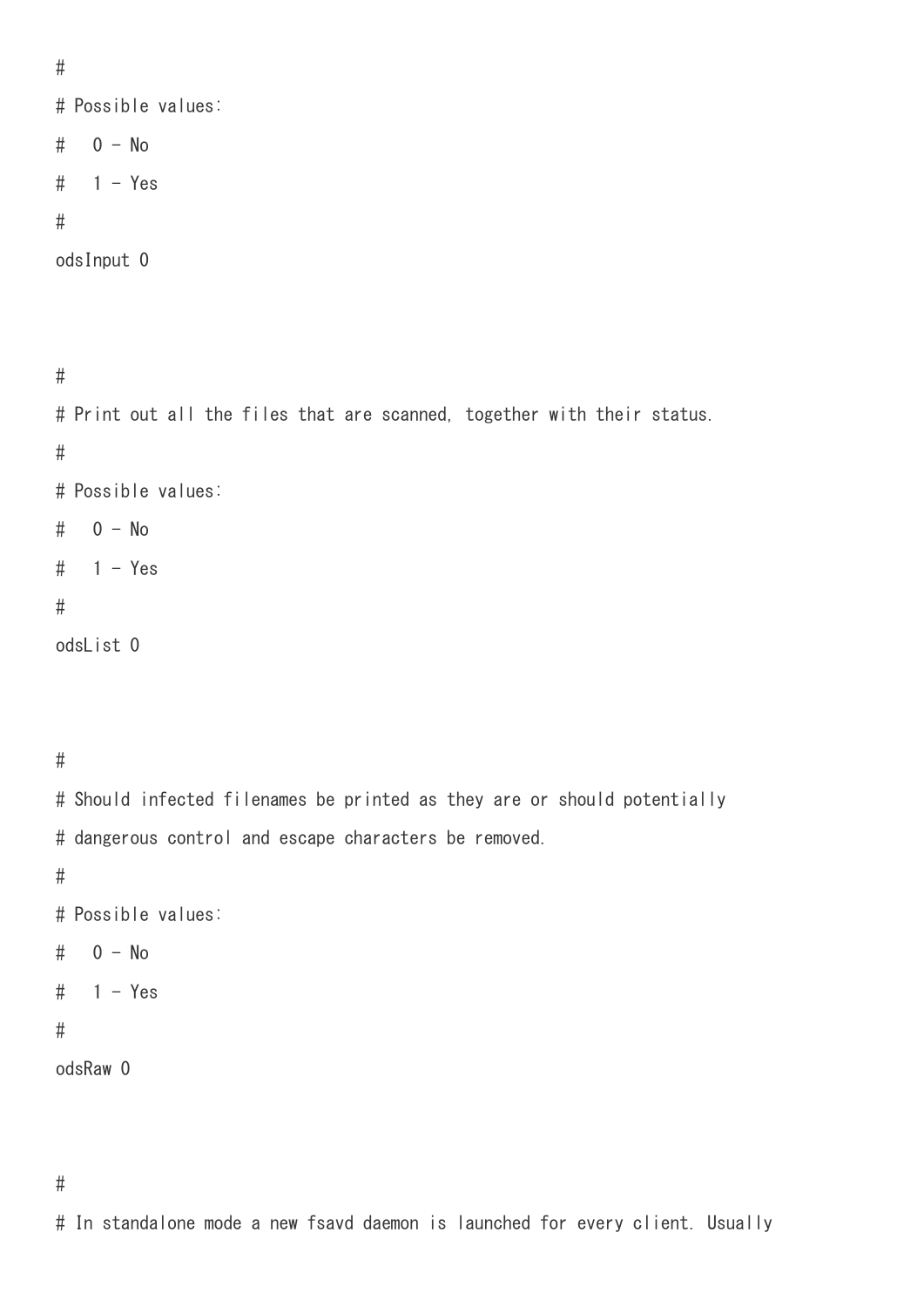```
# you do not want this because launching the daemon has considerable overhead.
```

```
#
```
# Possible values:

# 0 - No

- $# 1 Yes$
- $# 2 Auto$

## #

```
odsStandalone 2
```

```
#
```

```
# If "No", fsav command line client does not follow symlinks. If "Yes",
# symlinks are followed. This affects e.g. scanning a directory containing
# symlinks pointing to files outside of the directory.
#
# Possible values:
# 0 - No
# 1 - Yes#
odsFollowSymlinks 0
```
# # If enabled, only infected filenames are reported. # # Possible values: # 0 - No  $# 1 - Yes$ # odsSilent 0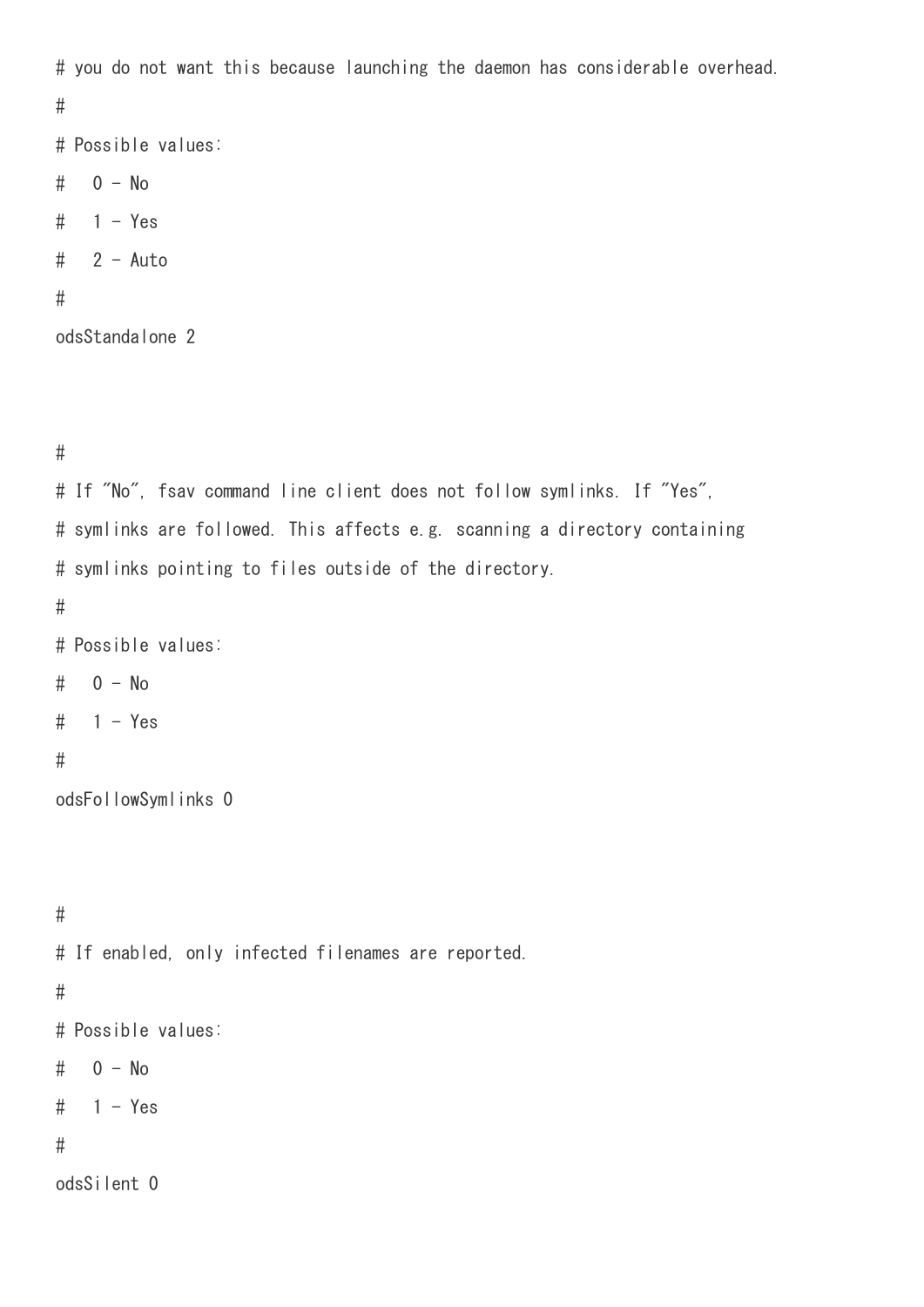```
#
# If enabled, only infected filenames are reported.
#
# Possible values:
# 0 - No
# 1 - Yes#
odsShort 0
```
# If this setting is on, file access times are not modified when they are # scanned. If a file is modified due to disinfection, then both access and # modify times will change.

# #

```
# Possible values:
```

```
\# 0 - No
```

```
# 1 - Yes
```
## #

```
odsFilePreserveAccessTimes 0
```
# #

# Specifies how MIME messages with broken attachments will be handled. If set # to 'Yes', files for which MIME decoding fails will be considered safe. If # set to no, an error will be generated.

## #

# Possible values:

- $# 0 No$
- $# 1 Yes$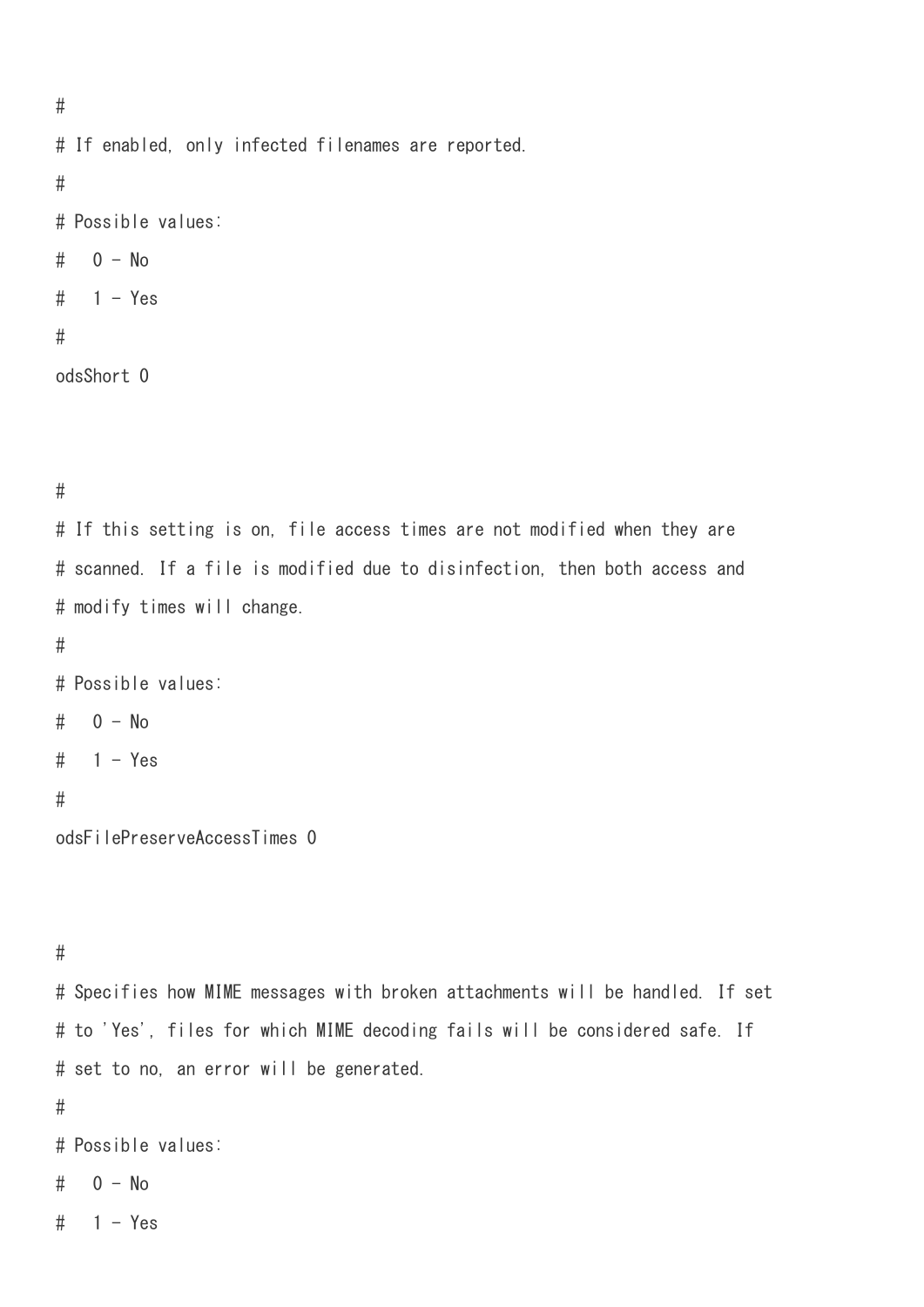odsFileIgnoreMimeDecodeErrors 0

#

#

# Defines how partial MIME messages should be handled. If set to 'Yes', # partial MIME messages are considered safe and access is allowed. Partial # MIME messages cannot reliably be unpacked and scanned.

#

# Possible values:

 $# 0 - No$ 

 $# 1 - Yes$ 

#### #

odsFileIgnorePartialMime 0

#

# Defines how MIME messages with broken headers should be handled. If set to # 'Yes', broken MIME headers will be considered safe and access is allowed. If # set to 'No', an error will be generated.

#

# Possible values:

```
# 0 - No
```
 $# 1 - Yes$ 

### #

odsFileIgnoreInvalidMimeHeaders 0

#

# Do not scan files equal or larger than 2 GB (2,147,483,648 bytes). If this # option is not set an error will be reported for large files.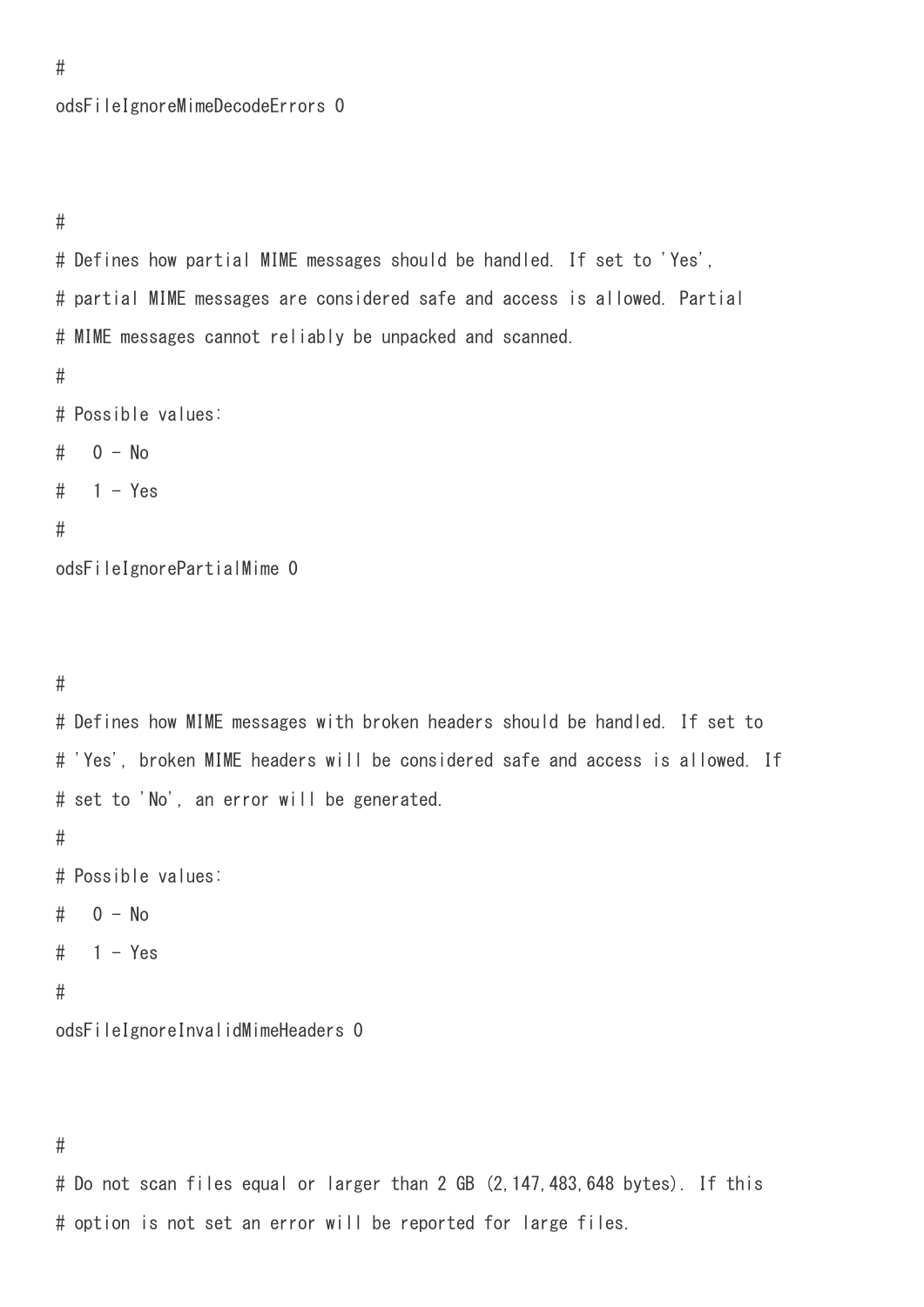```
#
# Possible values:
# 0 - No
# 1 - Yes#
odsFileSkipLarge 0
#
#
#
#
# If "On", the FS-Engine is used for scanning files. If "Off", FS-Engine is
# not used.
#
# Possible values:
# 0 - Off
# 1 - 0n#
odsUseFSE 1
#
# If "On", the Aquarius scanning engine is used for scanning files. If "Off",
# Aquarius is not used.
#
# Possible values:
# 0 - Off
# 1 - 0n#
```
odsUseAquarius 1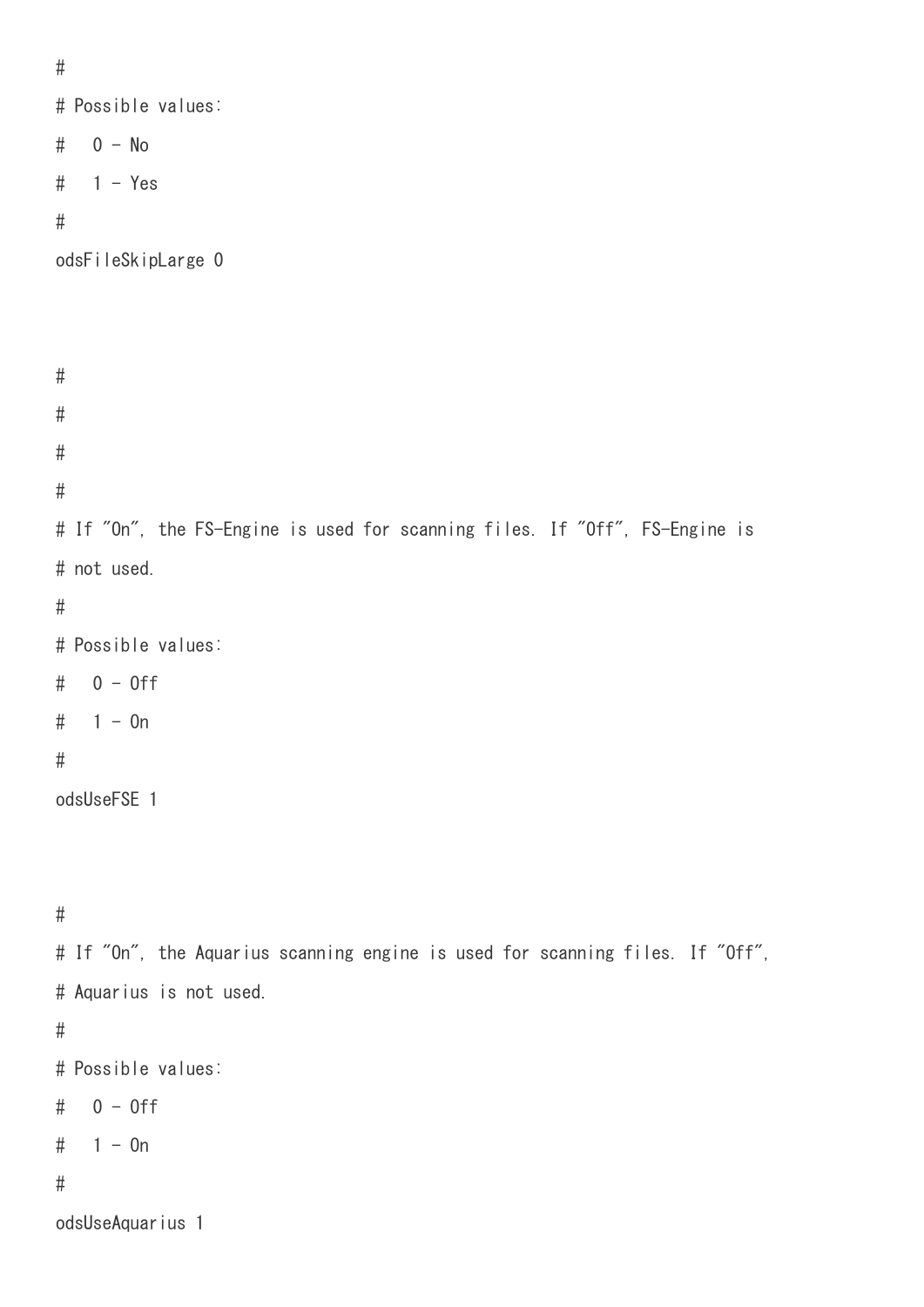```
#
```
#

# Maximum size of MIME message. Files larger than this are not detected as # MIME messages. Increasing this number will increase scan time of large # files.

#

```
daemonMaxMimeMessageSize 10485760
```
# #

# MIME recognition frame size specifies how many bytes are searched from # beginning of file for MIME headers.

#

```
daemonMaxMimeRecognitionFrameSize 4096
```
#

#

# Use this setting to set custom settings for Aquarius engine. The settings # are given in a semicolon separated list, for example:

#

daemonAquariusCustomSettings

# #

# Archives smaller than this size (in megabytes), are decompressed in memory. #

advMaxDecompressMemory 50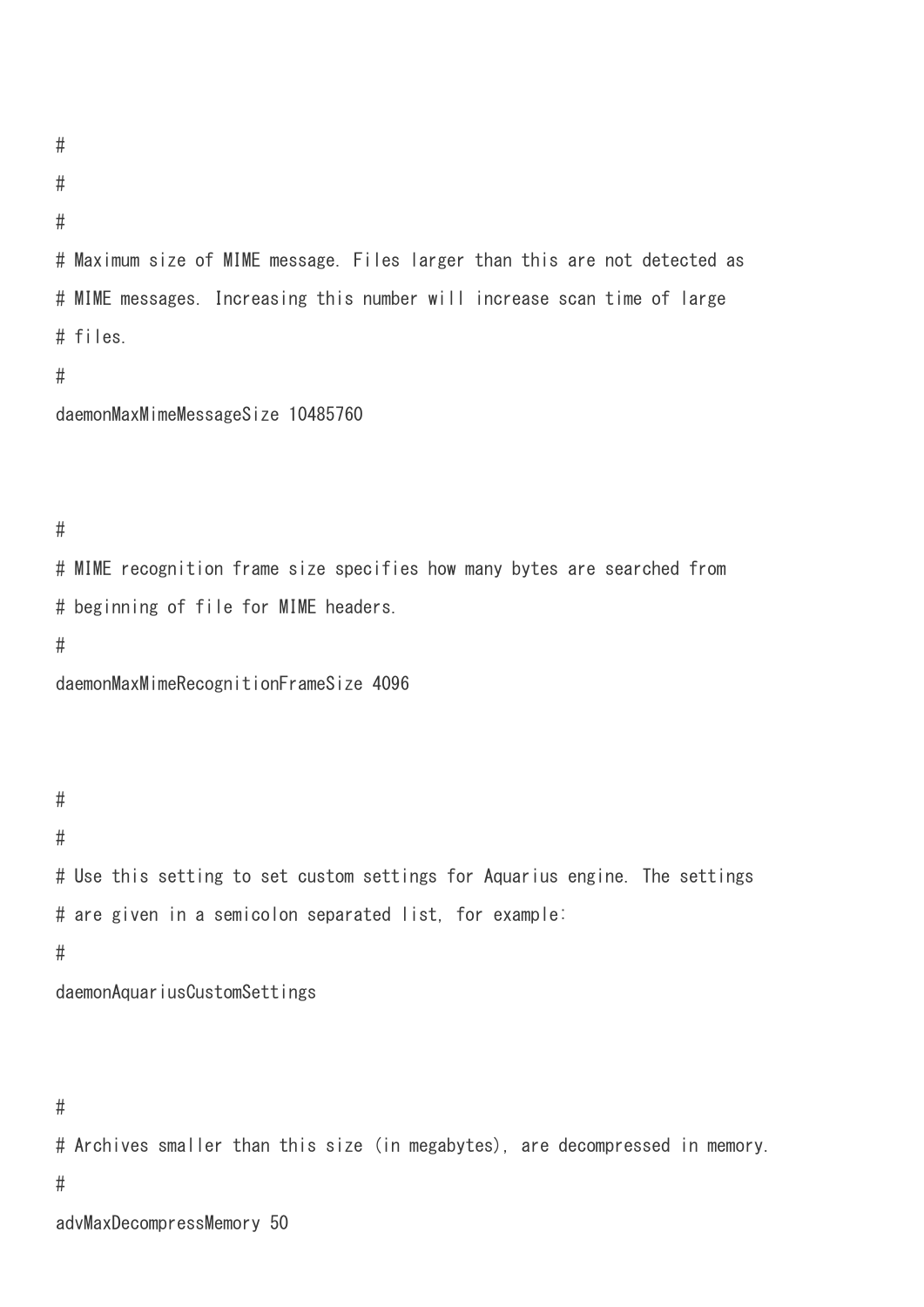# Archives larger than previous setting and smaller than this size (in # megabytes), are decompressed in a temporary file. Archives larger than this # can still be scanned, but slowly. #

advMaxDecompressFile 100

### #

# Directory where temporary files are created, if they are needed. # advDirectoryForTempFiles /tmp

# #

# Compressed files having uncompressed/compressed size ratio higher than this # are considered "compression-bombs" and will not be scanned. They will # generate a scan error.

### #

advMaximumCompressionRatio 2000

## #

# F-Secure Internal. Do not change. This is the directory where in-use # databases are kept.

## #

daemonDatabaseDirectory /var/opt/f-secure/fssp/databases

#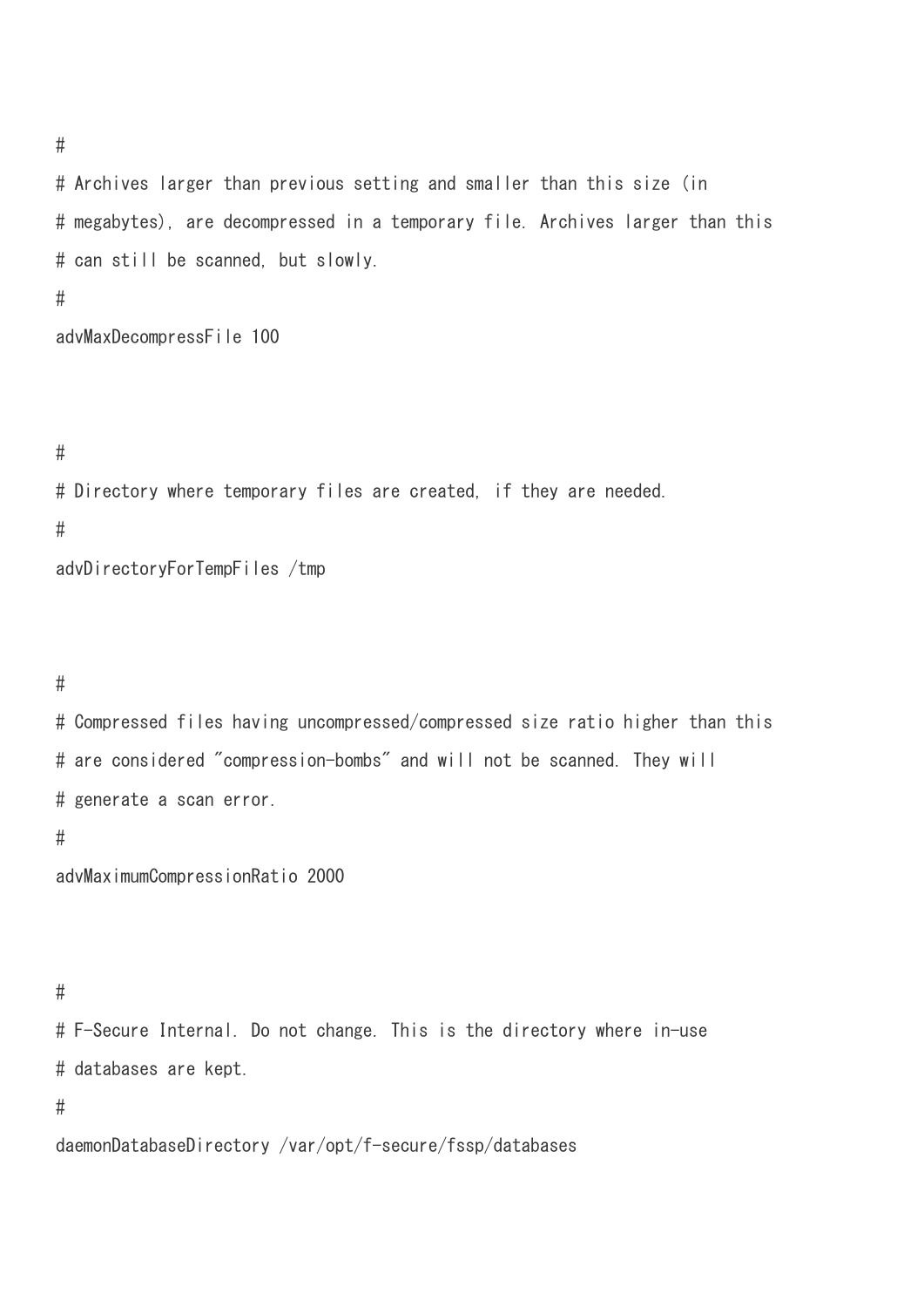```
# F-Secure internal. Do not change. This is the directory into which new
# databases are stored before they are taken into use.
#
daemonUpdateDirectory /var/opt/f-secure/fssp/update
```
#

```
# F-Secure internal. Do not change. This is the directory from where scan
# engine libraries are loaded.
#
```

```
daemonEngineDirectory /opt/f-secure/fssp/lib
```

```
#
# If "Yes", fsavd writes a log file. If "No", no log file is written.
#
# Possible values:
# 0 - No# 1 - Yes#
```

```
daemonLogfileEnabled 0
```
# #

```
# Log file location: stderr - write log to standard error stream syslog -
# write log to syslog facility Anything else is interpreted as a filename to
# write log into.
```
## #

daemonLogfile syslog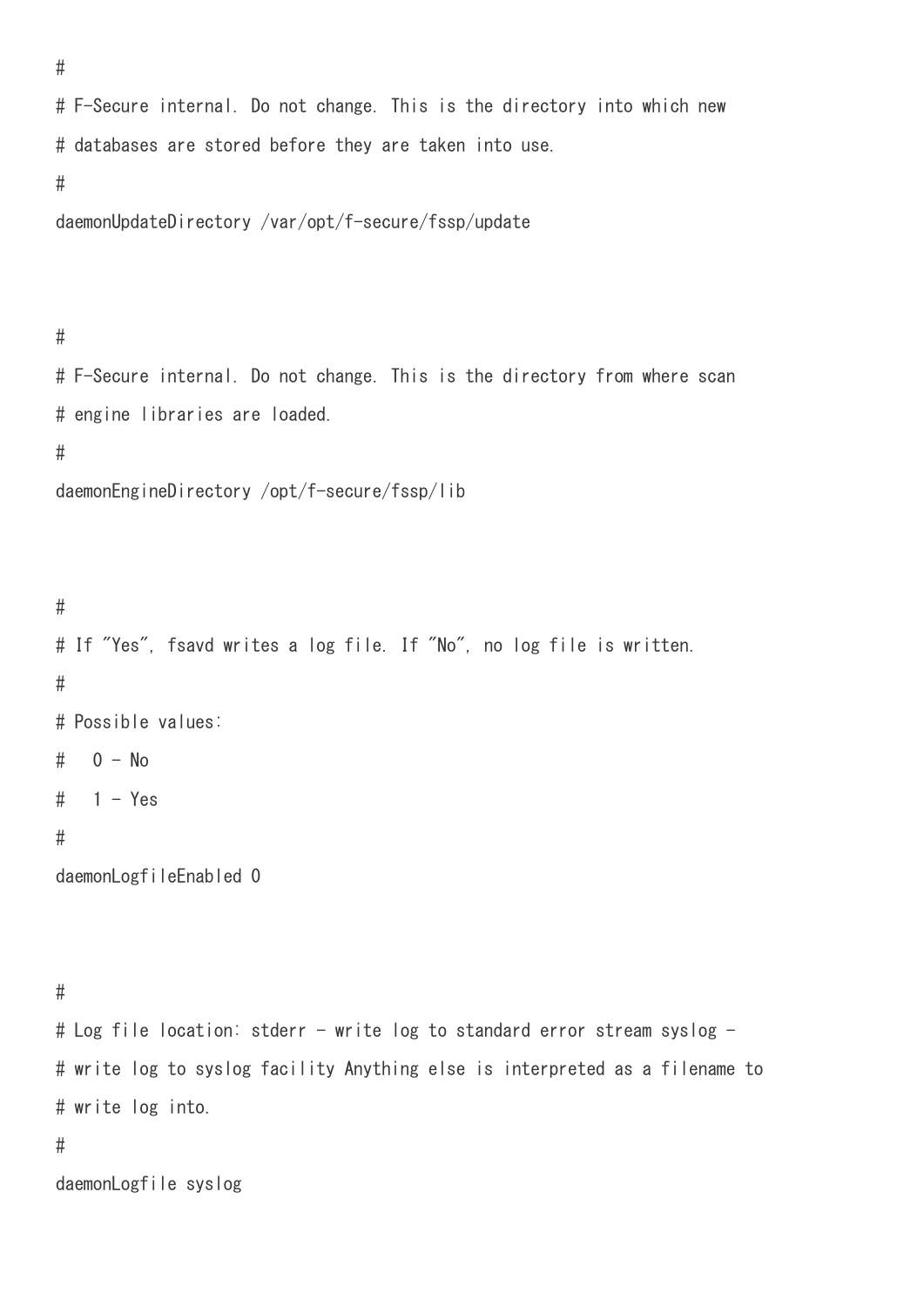```
#
```
# Maximum number of simultaneously running fsavd scanner processes. (min. 1, # max. 100) # daemonMaxScanProcesses 4

## #

# FSAV will add the current user-id to the path to make it possible for # different users to run independent instances of the server. #

daemonSocketPath /tmp/.fsav

#

# Octal number specifying the mode (permissions) of the daemon socket. See # chmod(1) and chmod(2) unix manual pages.

#

daemonSocketMode 0600

#

# Login name of owner for path elements (socket and directories) created for # socket path.

## #

socketpathOwner root

# #

# Name of group for path elements (socket and directories) created for socket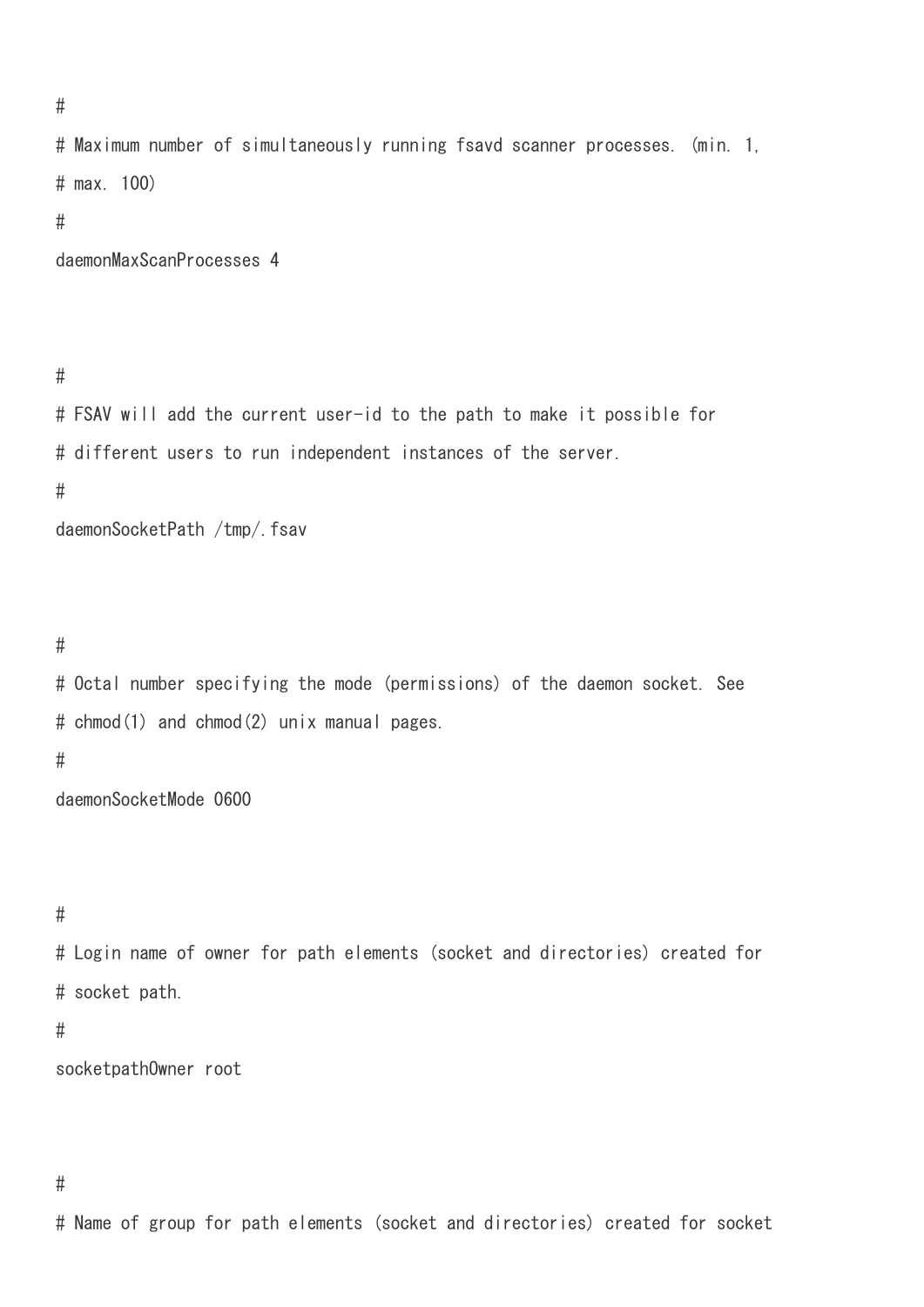# path.

## #

socketpathGroup fsc

#

# If fsavd has to create the directory for socket path, this is the mode # (permissions) used for the created directory.

#

daemonDirectoryMode 3755

## #

# Syslog facility to use when logging to syslog.

#

# Possible values:

# auth, authpriv, cron, daemon, ftp, kern, lpr, mail, news, syslog, user, uucp, local0, local1, local2, local3, local4, local5, local6, local7 - auth, authpriv, cron, daemon, ftp, kern, lpr, mail, news, syslog, user, uucp, local0, local1, local2, local3, local4, local5, local6, local7

## #

daemonSyslogFacility daemon

# # # # # The keycode entered during installation. #

licenseNumber xxxx-xxxx-xxxx-xxxx-xxxx